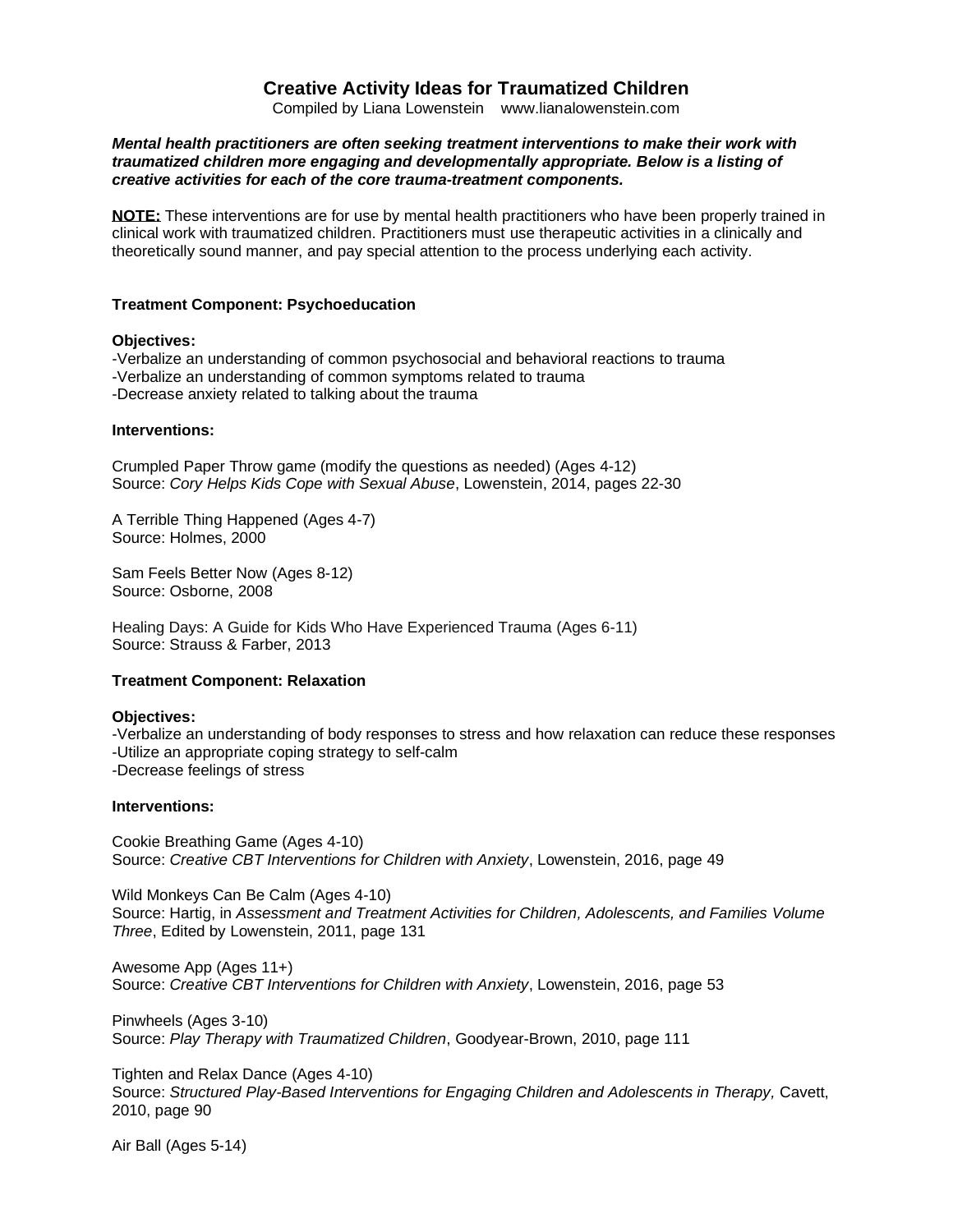Source: Yu, in *Assessment and Treatment Activities for Children, Adolescents, and Families Volume Three*, Edited by Lowenstein, 2011, page 94

Grounding, Soothing, and Regulating Idea Cards (Ages 7+) Source: *A Therapeutic Treasure Box for Working with Children and Adolescents with Developmental Trauma*, Treisman, 2017

# **Treatment Component: Affect Identification and Regulation**

#### **Objectives:**

-Verbally articulate a range of feelings in various situations -Identify the connection between different feelings and their appropriate facial expressions -Verbally identify and express feelings associated with the trauma -Articulate the intensity of various emotional states -Learn and implement an appropriate self-calming strategy when feeling angry or anxious -Decrease anxiety related to talking about the trauma

### **Interventions:**

Guess Which Hand Game (Ages 3-10) Source: *Creative CBT Interventions for Children with Anxiety*, Lowenstein, 2016, page 63

Lego Emotion House (Ages 7-12) Source: *Play Based Interventions for Autism Spectrum Disorder and Other Developmental Disabilities,*  Grant*,* 2016

Feelings Face Off (Ages 10-16) Source: *Play Based Interventions for Autism Spectrum Disorder and Other Developmental Disabilities,*  Grant*,* 2016

The Pick-Up Sticks Game (Ages 6-12) Source: McDowell, in *101 Favorite Play Therapy Techniques*, Edited by Kaduson & Schaefer, 1997, page 145

Feelings Mish Mosh (Ages 4-8) Source: *Paper Dolls and Paper Airplanes: Therapeutic Exercises for Sexually Traumatized Children,* Crisci, Lay, & Lowenstein, 1997

Feelings Photo Shoot (Ages 4+) *Source: Structured Play-Based Interventions for Engaging Children and Adolescents in Therapy,* Cavett, 2010, page 64

Feelings Hide and Seek (Ages 5-10) Source: *Techniques, Techniques, Techniques: Play-Based Activities for Children, Adolescents, and Families*, Noziska, 2008, page 25

Mood Music (Ages 6-12) Source: *Play Therapy with Traumatized Children*, Goodyear-Brown, 2010, page 181

Letting the Cat Out of the Bag (Ages 3-8) Source: *More Creative Interventions for Troubled Children and Youth*, Lowenstein, 2002, page 25

Feelings Tic Tac Toe (Ages 8-12) Source: *Creative Interventions for Troubled Children and Youth*, Lowenstein, 1999, page 34

Feelings Face Off (Ages 10-16) Source: *Play Based Interventions for Autism Spectrum Disorder and Other Developmental Disabilities,*  Grant*,* 2016

Basketball (Ages 7+) Source: *Creative Interventions for Troubled Children and Youth*, Lowenstein, 1999, page 29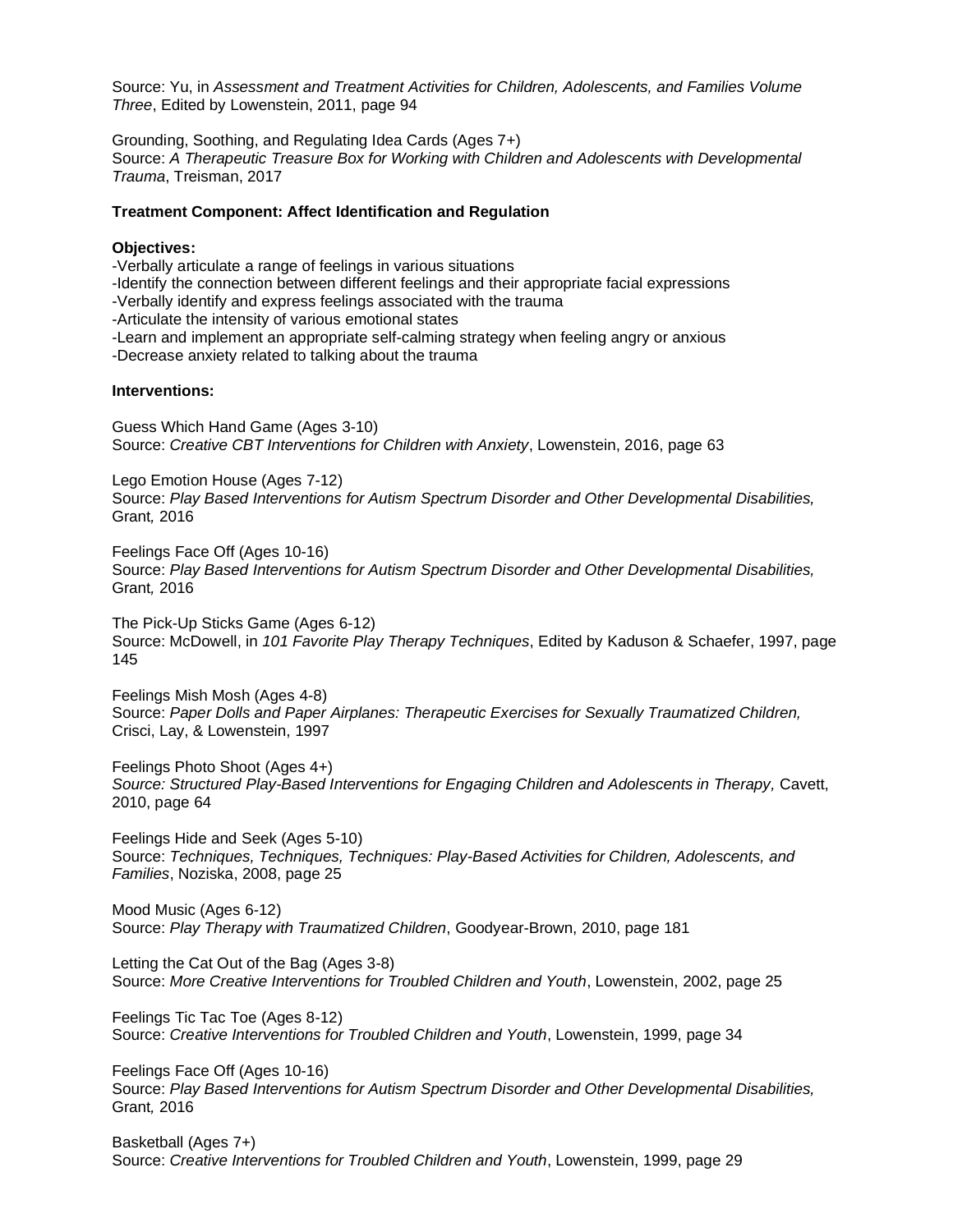Air Hockey Feelings Game (Ages 8-12) Source: *Creative CBT Interventions for Children with Anxiety*, Lowenstein, 2016, page 65

Red or Black (Ages 6-12)

Source: LaRochelle, in: *Assessment and Treatment Activities for Children, Adolescents, and Families Volume Two*, Edited by Lowenstein, 2010, page 52

Mancala Feeling Stones (Ages 7+) Source: Van Hollander, in *Assessment and Treatment Activities for Children, Adolescents, and Families Volume Three*, Edited by Lowenstein, 2011, page 60

If You're Mad and You Know It (Ages 4-6) Source: *More Creative Interventions for Troubled Children and Youth*, Lowenstein, 2002, page 48

Don't Flip Your Lid (Ages 6-12) Source: *More Creative Interventions for Troubled Children and Youth*, Lowenstein, 2002, page 72

*Angry Octopus: An Anger Management Story* (Ages 4-8) Source: Lori Lite

# **Treatment Component: Cognitive Coping**

#### **Objectives:**

-Articulate an understanding of the connection between thoughts, feelings, and behaviors -Identify how changing thoughts can change feelings, sensations, and behaviors -Replace unhelpful, inaccurate cognitions with helpful, accurate cognitions

### **Interventions:**

Helpful Thoughts (Ages 9-12) Source: *Cory Helps Kids Cope with Sexual Abuse*, Lowenstein, 2014, pages 53-60

Lose the Bruise (Ages 9-12) Source: *Digging for Buried Treasure: 52 prop-Based Play Therapy Interventions for Treating the Problems of Childhood*, Goodyear-Brown, 2002

Positive and Negative Thinking (Ages 8+) Source: Techniques, Techniques, Techniques: Play-Based Activities for Children, Adolescents, and Families, Noziska, 2008, page 37

Positive Thinking Checkers (Ages 6-12) Source: Anderson, in *Assessment and Treatment Activities for Children, Adolescents, and Families Volume Three,* Edited by Lowenstein, 2011, page 155

# **Treatment Component: Trauma Narration and Processing**

#### **Objectives:**

-Verbally articulate the benefits of completing the trauma narrative

-Articulate the details of the trauma with diminished anxiety

-Reduce avoidance of cues, situations, and feelings associated with the trauma

-Eliminate or reduce to tolerable levels negative emotions related to the trauma

-Identify unhelpful or inaccurate trauma-related cognitions

-Identify and articulate more helpful or accurate ways to think about the traumatic exposure, self, family, worldview, and the future

# **Interventions:**

Complete a Trauma Narrative utilizing art, play reenactment, or another engaging method Source: *Cory Helps Kids Cope with Sexual Abuse* by Lowenstein, 2014, pages 62-72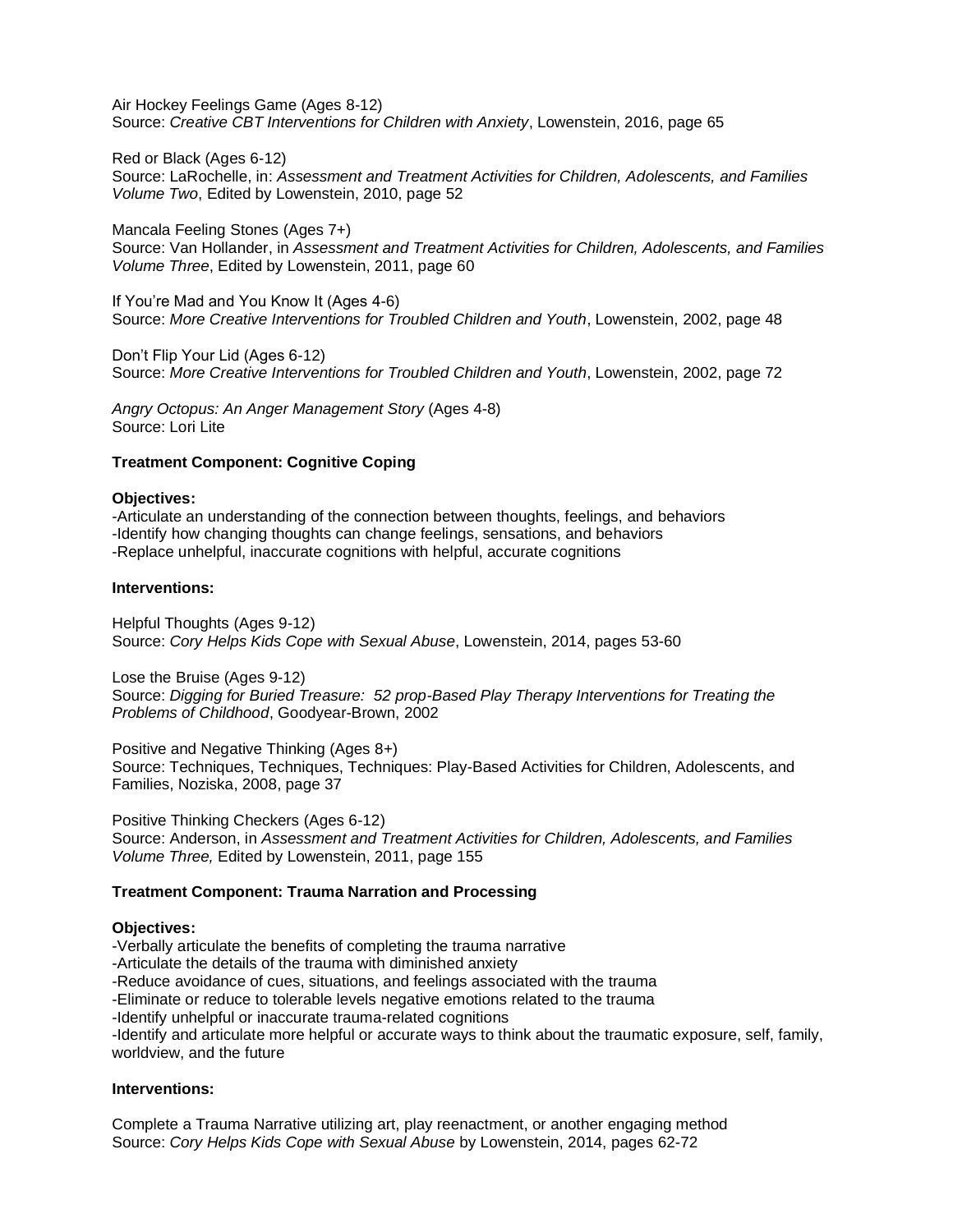Puppet Show Source: *Cory Helps Kids Cope with Sexual Abuse*, Lowenstein, 2014, pages 74-79

Guilt Trip game (Ages 8-11)

Source: *Paper Dolls & Paper Airplanes: Therapeutic Exercises for Sexually Traumatized Children, Crisci, Lay, & Lowenstein, 1998*

Write on Board (Ages 9+) Source: Sonya Waddell in *Assessment and Treatment Activities for Children, Adolescents, and Families Volume Two,* Edited by Lowenstein, 2010, page 142

# **Treatment Component: In Vivo Mastery**

### **Objectives:**

-Identify situations related to the trauma that trigger anxious reactions and avoidant behavior -Develop and implement an *in vivo* hierarchy of avoided situations related to the trauma -Secure the parents' commitment to follow through with the *in vivo* plan -Decrease anxious reactions to innocuous stimuli associated with the trauma

### **Interventions:**

Coping with Scary Reminders (Ages 4-10) Source: *Cory Helps Kids Cope with Sexual Abuse*, Lowenstein, 2014, pages 81-85

### **Treatment Component: Conjoint Child-Parent Sessions**

#### **Objectives:**

-Create a comfortable environment in which the child can openly express feelings with their primary caregivers -Increase open communication between the child and their primary caregivers about the trauma -Increase caregivers' ability to respond appropriately to their child when discussing the trauma

#### **Interventions:**

Messages in Art (Ages 9+) Source: Lori Gill in *Creative Family Therapy Techniques,* Edited by Lowenstein, 2010b, page 196

Table Talk (Ages 4+) Source: *Creative CBT Interventions for Children with Anxiety*, Lowenstein, 2016, page 124

Sharing the Story (Ages 4+) Source: *Cory Helps Kids Cope with Sexual Abuse*, Lowenstein, 2014, pages 87-90

# **Treatment Component: Enhancing Safety and Future Development**

#### **Objectives:**

-Verbally identify warning signs of danger

-Increase knowledge of sexual issues such as body awareness, okay and not okay touch

-Learn and practice communication, assertiveness, problem-solving, and other personal safety skills to keep safe in the future

-Increase open communication between the child and their primary caregivers about unsafe situations -Verbally articulate genuine positive statements about self

#### **Interventions:**

Popsicle Stick People (Ages 4-10) Source: *Cory Helps Kids Cope with Sexual Abuse*, Lowenstein, 2014, pages 102-108

Okay to Say No Game (Ages 4-8) Source: *Paper Dolls & Paper Airplanes: Therapeutic Exercises for Sexually Traumatized Children, Crisci, Lay, & Lowenstein, 1998*